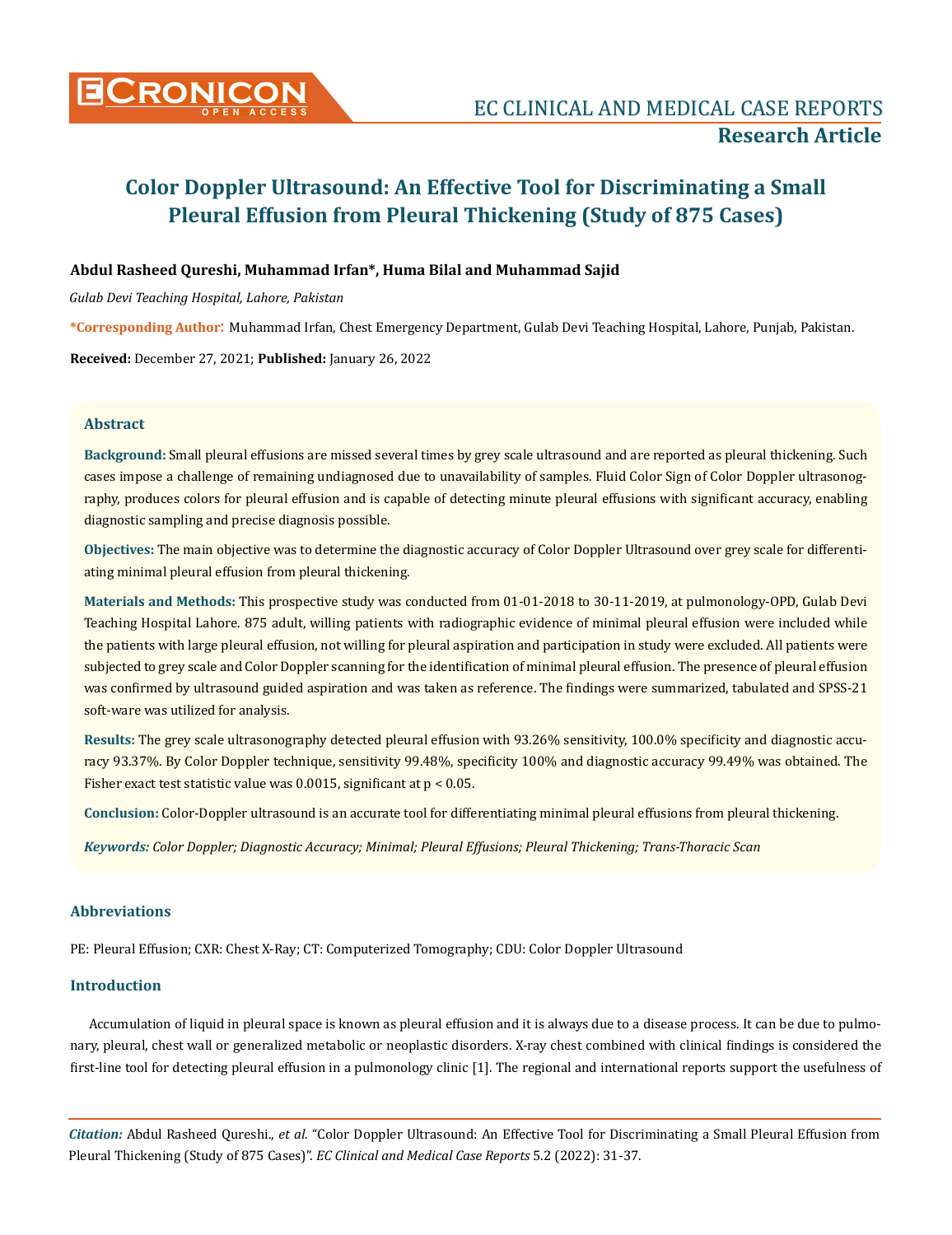32

trans-thoracic ultrasound in detecting and quantifying pleural effusions with good accuracy [2-4]. On routine chest ultrasound, pleural effusion usually appears as an anechoic space between parietal and visceral pleura, changing shape by change in position and also during respiratory movements [5]. The identification of minimal pleural effusion is a practical issue, especially when it is present on the background of thickened pleura. Because both lesions have anechoic morphology on Gray-scale ultrasonography. This appearance do not guarantee neither for the presence of pleural fluid nor for the pleural thickening [6,7]. Such effusions are missed several times and are reported as pleural thickening. These cases remain undiagnosed and untreated because of non-availability of fluid sample and pose a challenge in future.

Color Doppler ultrasound (CDU) is widely used to determine vascular anatomy and intravascular pathologies including flow pattern by colors produced by moving blood. It was observed that Color Doppler sonography generates colors in moving pleural effusion due to cyclic respiratory and cardiac movements. This phenomenon is known as "Fluid Color Sign" [8]. While colors are not produced by thickened pleura [9]. Fluid color sign is capable of detecting as small as 10 - 20 ml fluid [10,11]. It is easily available, simple to use and can be employed as real-time guidance for thoracentesis, we used this sign for detecting small pleural effusions and differentiating effusions from pleural thickening.

## **Objectives of the Study**

To determine the diagnostic accuracy of Color Doppler Ultrasound over grey scale ultrasound for discriminating between a small pleural effusion and pleural thickening.

## **Materials and Methods**

This analytical cross sectional study was conducted in the Pulmonology OPD of Gulab Devi Teaching Hospital Lahore-Pakistan from January, 2019 to December 2019. Ethical approval was obtained from IRB of the hospital vide No. Admin/GDEC/258/19. Total 875 adult patients with clinical and radiographic evidence of small pleural effusion were included while those with large pleural effusion, not willing for thoracentesis or participation in study were excluded. Informed consent was obtained from every patient.

After history, physical examination and chest x-ray, patients with presumptive diagnosis of small pleural effusion were subjected to transthoracic ultrasonography. Grey scale ultrasonography was performed by Sonovista-*fx* machine (siemens), using 3.5 - 5.5MHZ transducer. All patients were scanned anteriorly, posteriorly and laterally on both sides in sitting and supine positions. On Gray-scale scanning, pleural effusions were diagnosed by anechoic area between visceral and the parietal pleurae, presence of internal echoes or septae and change of shape with change in position. Those hypoechoic areas not changing shape by change in position were declared as pleural thickening. The Doppler filter was set at 50 - 100 Hz and color Doppler gain was adjusted to allow only a few noise specks in the background and scanning was done at low velocity setting (0.25 m/sec). All patients were evaluated with color Doppler imaging, pleural effusions were diagnosed by fluid color signals while pleural thickening was declared in those where no color signal obtained. The fluid moving towards the probe produced red color while moving away from the transducer generated blue color. After detecting pleural effusion by Gray-scale and Color Doppler imaging, the presence of pleural effusion was confirmed by ultrasound guided aspiration and aspirated pleural fluid was considered as gold standard reference.

Results were recorded in case report form. Data was summarized, organized and tabulated. SPSS-21 soft-ware was utilized for statistical analysis. The quantitative variables were expressed by mean  $\pm$  SD and frequencies were employed for numerical variables. Sensitivity, specificity, diagnostic accuracy, positive predictive value and negative predictive value were calculated. Fisher exact test was utilized for comparison. A p-value < .05 was considered significant. The results were interpreted in the light of statistical results to reach the conclusions.

# **Results**

A total of 875 patients with suspicion of small pleural effusion underwent ultrasonography. 542 (61.94%) patients were male while 333 (38.05%) were female. Male to Female ratio was 1.6:1. Mean age was 42.54 years with SD. ± 18.47 and Std. Error: ± 1.31. All patients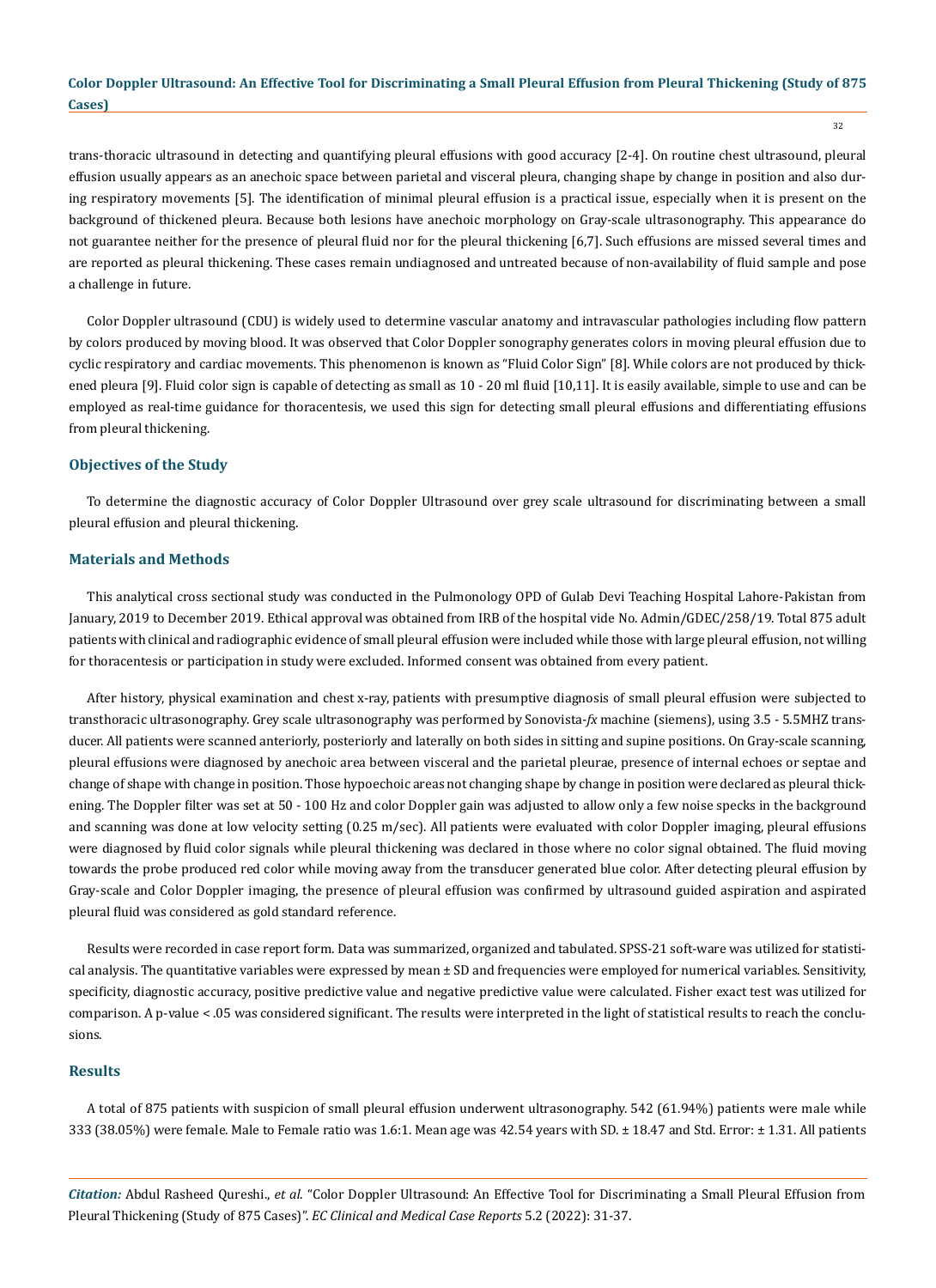presented with typical symptoms of respiratory illness (Table 1). Chest pain and dry cough were predominant symptoms. All patients had suspicion of small pleural effusion on clinical and radiographic grounds. Gray-scale ultrasound detected pleural effusion in 621/875 cases out of which 553 were successfully aspirated but no fluid came out in 68 cases. 254 cases were declared pleural thickening but in 32 cases fluid could be aspirated and no fluid was found in 222 cases on thoracentesis. For calculating the efficacy for gray-scale sonography, we had true positive cases (TP): 553, False negative (FN): 32, true negative (TN): 222 and false positive (FP) cases were 68. Color Doppler ultrasound detected pleural effusion in 587 cases. Pleural thickening was diagnosed in 288 cases. Pleural aspiration was successful in 585 cases. No fluid came out in two cases. For calculating the efficacy, we had TP cases: 585, FP: 02, TN: 288 and FN: 00. Thoracentesis diagnosed 585 pleural effusion cases on pleural aspiration. Sonographic morphology of pleural effusion and pleural thickening was recorded (Figure 1). The diagnostic yield of CXR, Gray-scale ultrasound, CDU and thoracentesis was tabulated (Table 2). The efficacy of Gray scale and CDU for detecting pleural effusion was calculated, considering aspirated pleural fluid as reference (Table 3).

Gray-scale ultrasound detected 621 cases as pleural effusion and 254 as pleural thickening. CDU diagnosed 587 pleural effusions and 288 pleural thickenings. The Fisher exact test statistic value was 0.0879. The result is not significant at p < .05.

| <b>Nos</b> | <b>History Findings</b> | <b>Observed cases</b> | Percentage |
|------------|-------------------------|-----------------------|------------|
| 1.         | Dry cough               | 621                   | 70.97.0%   |
| 2.         | Productive cough        | 132                   | 15.08%     |
| 3.         | High grade fever        | 207                   | 23.65%     |
| 4.         | Shortness of breath     | 158                   | 18.05%     |
| 5.         | Chest pain              | 630                   | 72.00%     |
| 8.         | Weight loss             | 490                   | 56.00%     |

*Table 1: Frequency of clinical manifestations in 875 patients.*

| Sr. no. | <b>Diagnostic Modality</b>      | <b>Pleural Effusion cases</b><br>$*_{n}(\%)$ | <b>Pleural thickening cases</b><br>$*_{n}(\%)$ |
|---------|---------------------------------|----------------------------------------------|------------------------------------------------|
|         | Chest X-Ray (CXR)               | 875 (100.0%)                                 | 00(%)                                          |
| 2.      | Gray-scale sonography           | 621 (70.97 %)                                | 254 (29.02%)                                   |
| 3.      | <b>Color Doppler Sonography</b> | 587 (67.08%)                                 | 288 (32.91%)                                   |
| 4.      | Pleural Aspiration              | 585 (66.85%)                                 | 290 (33.14%)                                   |

*Table 2: Frequency of radiologic and thoracentesis diagnosis. n = 875. \*n(%): Number of observed patients with frequency.*

| <b>Efficacy of Gray Scale ultrasound</b>    |         |                         |  |  |  |
|---------------------------------------------|---------|-------------------------|--|--|--|
| Statistic                                   | Value   | 95% Confidence Interval |  |  |  |
| Sensitivity                                 | 94.53%  | 92.37% to 96.23%        |  |  |  |
| Specificity                                 | 76.55%  | 71.25% to 81.31%        |  |  |  |
| Positive Predictive Value                   | 89.05%  | 86.84% to 90.93%        |  |  |  |
| Negative Predictive Value                   | 87.40%  | 83.12% to 90.72%        |  |  |  |
| Diagnostic Accuracy                         | 88.57%  | 86.28% to 90.60%        |  |  |  |
| <b>Efficacy of Color Doppler Ultrasound</b> |         |                         |  |  |  |
| Sensitivity                                 | 100.00% | 99.37% to 100.00%       |  |  |  |
| Specificity                                 | 99.31%  | 97.53% to 99.92%        |  |  |  |
| Positive Predictive Value                   | 99.66%  | 98.66% to 99.91%        |  |  |  |
| Negative Predictive Value                   | 100.00% |                         |  |  |  |
| Diagnostic Accuracy                         | 99.77%  | 99.18% to 99.97%        |  |  |  |

*Table 3: Efficacy of gray-scale and color doppler ultrasound with thoracentesis as reference.*

*Citation:* Abdul Rasheed Qureshi., *et al*. "Color Doppler Ultrasound: An Effective Tool for Discriminating a Small Pleural Effusion from Pleural Thickening (Study of 875 Cases)". *EC Clinical and Medical Case Reports* 5.2 (2022): 31-37.

33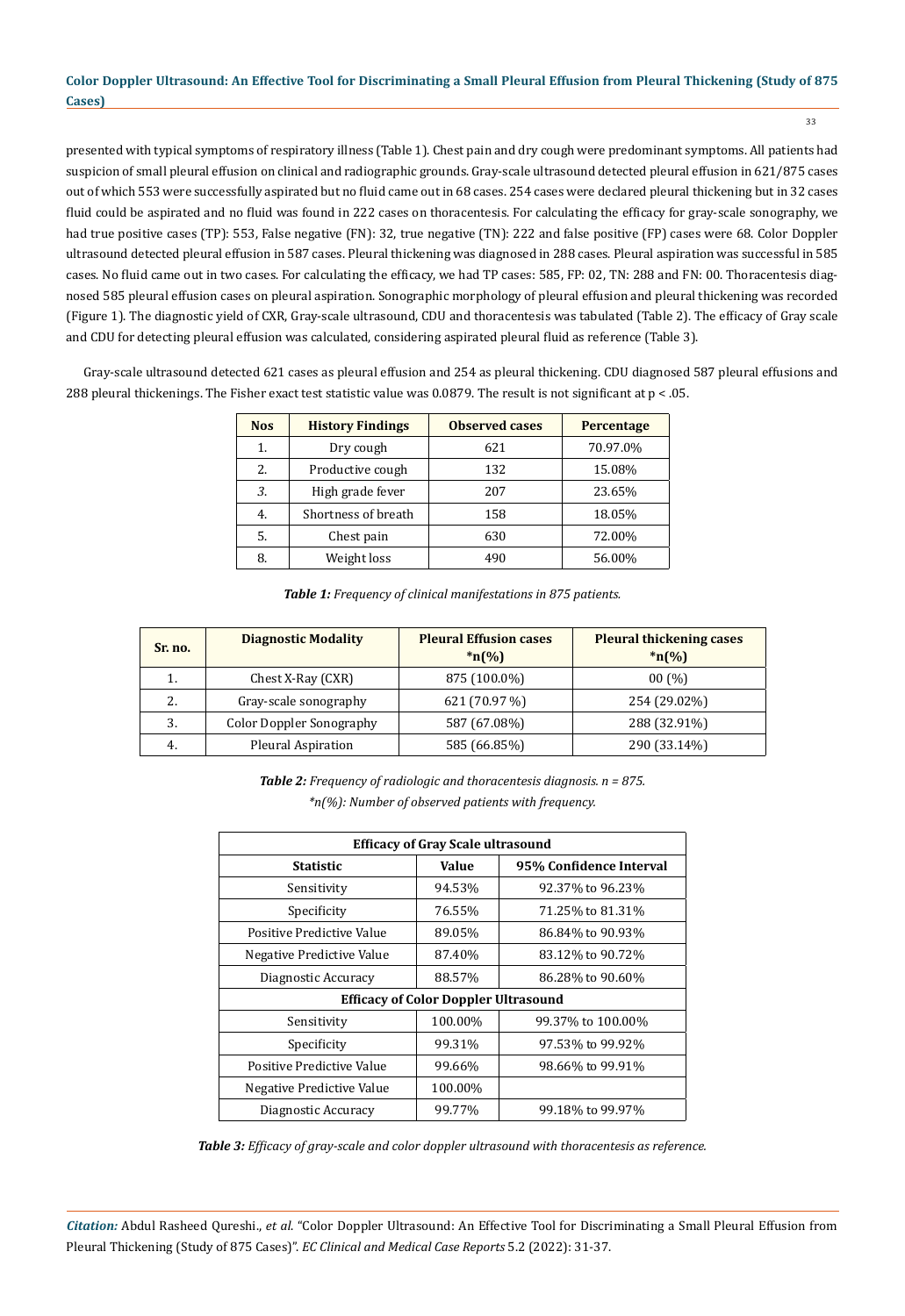

B: No color signal generated on Doppler (Negative color fluid sign) confirming pleural thickening only.

*Figure 1: Sonographic morphology by gray-scale and color doppler ultrasonography.*

#### **Discussion**

Pleural effusions are encountered daily in out-patient department. It is always due to some disease process and requires definite detection prior to aspiration for diagnostic work-up. Imaging is considered corner stone for diagnosis and management of pleural effusions. Multiple view radiography is the conventional tool but it has low sensitivity for small pleural effusions. Furthermore, it does not differentiate between effusion and pleural thickening [12,13]. Additionally, some pathologies like pleural thickening, masses or fibrosis also mimic with pleural effusion. CT-scan effectively identifies small pleural effusions but its cost, availability, need for expert radiologist and exposure to ionizing radiations are main constrains. Furthermore, it may not be suitable for pediatric and pregnant patients.

 The usefulness of trans-thoracic ultrasonography in pleural diseases is well understood in our region. It is being used primarily for confirmation of pleural effusion in patients with abnormal chest x-ray [14]. Routine gray-scale ultrasonography has an excellent diagnostic yield for pleural effusion but becomes compromised for a small pleural effusion present in the background of pleural thickening [15]. Moving fluid in pleural space, generates color signals by CDU. The pleural fluid associated with pleural thickening moves during cyclic cardiac and respiratory movements and color signals produced indicate the presence of fluid and even loculated fluid can be detected by this modality (Figure-1, image A).

In this study on 875 patients, male to female ratio 1.6:1 conveys that pleural effusions being more frequent in males than in female. This observation is in agreement with reports of Burgess Lesley and colleagues and Luis Valdes., *et al.* [17,18] Mean age of 42 years, is in fair congruence with the reports of Zuberi FF and associates and Bhattacharya S and co-workers [19,20].

The study conveyed that chest x-ray declared pleural effusion in 875/875 cases and was unable to identify pleural thickening (Table 2). So, it cannot be relied for discriminating between pleural effusion and pleural thickening.

This study communicated that out of 875 patients with presumptive diagnosis of small pleural effusion, only 621/875 cases were diagnosed pleural effusion by Gray-scale ultrasound. While 254 were declared pleural thickening. Although it is capable of detecting 100 ml or more fluid with 100% sensitivity [21,22] and can diagnose as small as 05ml effusion [23] but when small pleural effusion is present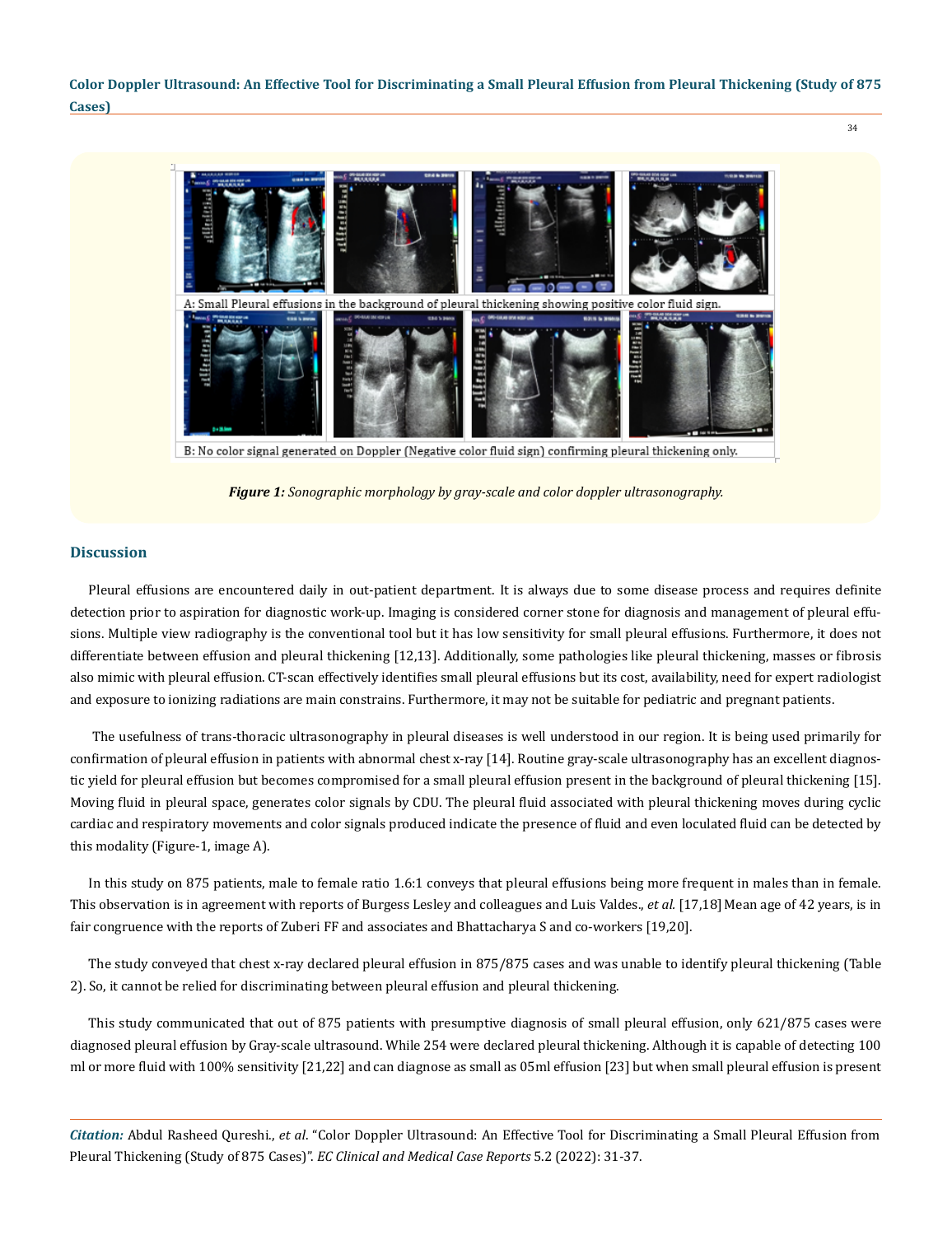on the background of pleural thickening, confusion arises because both have similar appearance on gray-scale ultrasound, thus compromising the efficacy. That is why the study showed sensitivity 94.53%, specificity 76.55% and diagnostic accuracy 88.57%. Gehmacher O, Kopf A., *et al*. and Chen HJ, Tu CY, Ling SJ., *et al*. reported that an echo-free area between the visceral and parietal pleurae is not a reliable sign for fluid on grey scale scanning because it does not differentiate successfully between small pleural effusion and pleural thickening [6,7]. Similarly, Wu RG., *et al*. reported that an anechoic layer in pleural space, raising confusion about pleural effusion or thickening, really requires color Doppler ultrasound to illicit color fluid sign [24].

On applying color Doppler imaging to all cases, CDU successfully differentiated between fluid and pleural thickening and detected 587 cases of pleural effusion and 288 cases of pleural thickening with 100% sensitivity and 99.31% specificity. Of which 585 were successfully aspirated under ultrasound guidance. In two cases, effusion was too small and deep to be aspirated. Because aspirated fluid was considered as the gold standard reference, 585 cases were recorded as true-positive and specificity was reduced to 99.31% while diagnostic accuracy was 99.77%. If we consider the fluid color sign as reference, the specificity will become 100%. In figure 1B, all images created the impression of pleural effusion on routine gray-scale scanning but on applying CD-imaging, no color was generated, thus excluding the possibility of pleural effusion and confirmed the diagnosis of pleural thickening. In this way, 288 cases were declared pleural thickening and the need for putting a needle inside for aspiration was confidently abolished which otherwise would have been inevitable in search of sample. No patient with pleural thickening displayed fluid color sign, indicating 100% specificity. The sensitivity, specificity and diagnostic accuracy of color Doppler imaging is in fair agreement with those of Tirupati S Rajasekhar who reported a specificity of color Doppler ultrasound in discriminating minimal pleural effusion from pleural thickening 98.75%, sensitivity 89.32% and diagnostic accuracy 96% [25]. Similarly, Ali A Hasan., *et al*. reported 90% sensitivity, 100% specificity and diagnostic accuracy of 95.0% [26]. Kalokairinou-Motogna., *et al*. reported specificity 100% sensitivity 96.72% and accuracy 97,57% [27]. Although presence of fluid was shown by color Doppler ultrasound in two cases which were not approachable by needle due to deep location and minute quantity.

The Fisher exact test statistic value equal to 0.0879 for Gray-scale and color Doppler ultrasound is not significant at  $p < 0.05$ . It indicates that there is not much difference in the efficacy of the two modalities but CDU is a good aid to gray-scale ultrasound capable of increasing sensitivity, specificity and diagnostic accuracy from 94.53%, 76.55%, 88.57% to 100.0%, 99.31% and 99.77% respectively, for differentiating between pleural effusion and pleural thickening. As it does not involve any ionizing radiation, it can be used with confidence for pregnant and pediatric patients, safely [28]. Additionally, a portable machine also has the edge of usability as point of care tool especially in ICU and non-mobile patients [29]. Because the procedure is so simple, it can be used by an experienced pulmonologist in emergency as an instant problem solving tool thus reducing the work-load on busy radiologists.

In the light of this discussion, we feel justified to comment that just by placing a transducer in intercostal space, ultrasonography enables us to differentiate between a pleural effusion and pleural thickening and helps a lot in decision making about thoracentesis or to refer the patient to thoracic surgeon for consultation. Additionally, it is an amazing guiding tool for thoracentesis. Because the aspiration is done in real-time visualization, it has eliminated the chances of wrong side, wrong site and blood vessel trauma [30].

The main limitation of the study is that it is a single center study, while with multi-center studies and larger sample size, the subject can be explored more effectively. It is an undisputed fact that sonography results depend on the quality of ultrasound machine as well as the skill of the operator, so inter observer variations can be encountered at different centers. Therefore, it is recommended that all pulmonary students must be trained adequately with gray scale and CD-imaging for pleural diseases before going to serve the community. This step may help in reducing inter-observer variations [31].

## **Conclusion**

Color Doppler imaging is a useful diagnostic aid to gray-scale ultrasound for discriminating minimal pleural effusion from pleural thickening with remarkable accuracy.

#### **Acknowledgements**

The authors would like to thank Mr. Mehfooz Ahmed, and Muhammad Tahir for their valuable assistance.

## **Conflict of Interest**

There is no conflict of interest among the authors.

*Citation:* Abdul Rasheed Qureshi., *et al*. "Color Doppler Ultrasound: An Effective Tool for Discriminating a Small Pleural Effusion from Pleural Thickening (Study of 875 Cases)". *EC Clinical and Medical Case Reports* 5.2 (2022): 31-37.

35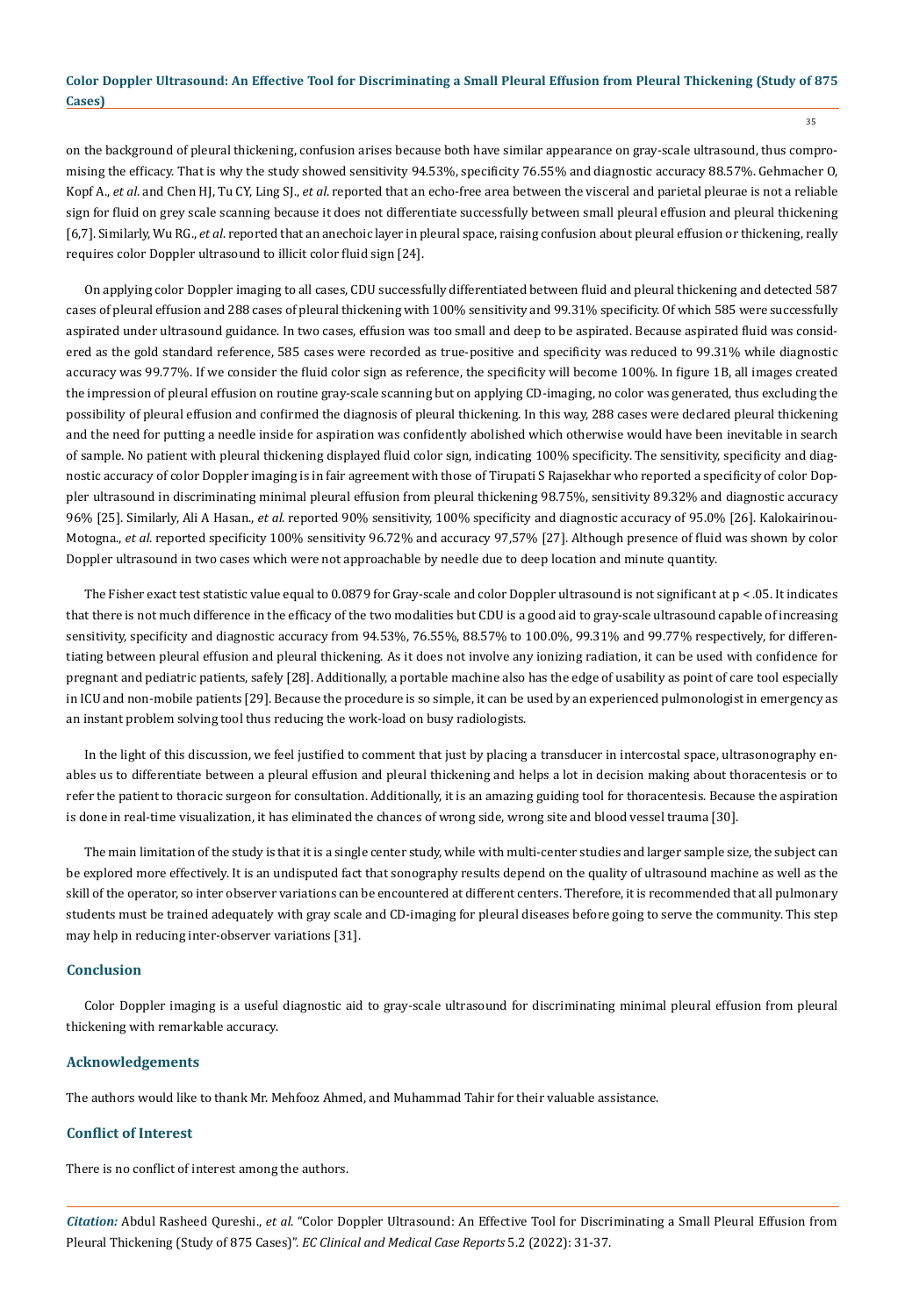36

## **Bibliography**

- 1. [Jany B and Welte T. "Pleural Effusion in Adults-Etiology, Diagnosis, and Treatment".](https://www.ncbi.nlm.nih.gov/pmc/articles/PMC6647819/) *Deutsches Ärzteblatt International* 116.21 (2019): [377-386.](https://www.ncbi.nlm.nih.gov/pmc/articles/PMC6647819/)
- 2. Brogi E., *et al*[. "Thoracic ultrasound for pleural effusion in the intensive care unit: a narrative review from diagnosis to treatment".](https://pubmed.ncbi.nlm.nih.gov/29282107/)  *Critical Care* [21.1 \(2017\): 325.](https://pubmed.ncbi.nlm.nih.gov/29282107/)
- 3. Hassan M., *et al*[. "Thoracic ultrasound in the modern management of pleural disease".](https://err.ersjournals.com/content/29/156/190136) *The European Respiratory Review* 29 (2020): [190136.](https://err.ersjournals.com/content/29/156/190136)
- 4. Soni NJ., *et al*. "Point-of-care Ultrasound". 1st edition. Philadelphia, PA: Saunders (2014).
- 5. Senniappan K., *et al*[. "Bedside lung ultrasound for postoperative lung conditions in cardiothoracic intensive care unit: Diagnostic](https://pubmed.ncbi.nlm.nih.gov/32009710/)  [value and comparison with bedside chest roentgenogram".](https://pubmed.ncbi.nlm.nih.gov/32009710/) *Anesthesia, Essays and Researchs* 13 (2019): 649-653.
- 6. O Gehmacher., *et al*[. "Mathis \[Can pleurisy be detectedwith ultrasound?\]".](https://pubmed.ncbi.nlm.nih.gov/9441389/) *Ultraschall in der Medizin* 18 (1997): 214-219.
- 7. Chen HJ., *et al*[. "Sonographic appearances intransudative pleural effusions: not always an anechoic pattern".](https://www.researchgate.net/publication/5851229_Sonographic_Appearances_in_Transudative_Pleural_Effusions_Not_Always_an_Anechoic_Pattern) *Ultrasound in Medicine and Biology* [34.3 \(2008\): 362-369.](https://www.researchgate.net/publication/5851229_Sonographic_Appearances_in_Transudative_Pleural_Effusions_Not_Always_an_Anechoic_Pattern)
- 8. Wu RG., *et al*[. "Fluid color" sign: a useful indicator for discrimination between pleural thickening and pleural effusion".](https://pubmed.ncbi.nlm.nih.gov/8544244/) *Journal of [Ultrasound in Medicine](https://pubmed.ncbi.nlm.nih.gov/8544244/)* 14.10 (1995): 767-769.
- 9. Beckh S., *et al*[. "Real-time chest ultrasonography: a comprehensive review for the pulmonologist".](https://pubmed.ncbi.nlm.nih.gov/12426282/) *Chest* 122.5 (2002): 1759-1773.
- 10. Negm MF., *et al*[. "The value of chest ultrasonography applications in the respiratory ICU".](https://www.youtube.com/watch?v=Xna3I11v9Vs) *The Egyptian Journal of Bronchology* 13 [\(2019\): 323-327.](https://www.youtube.com/watch?v=Xna3I11v9Vs)
- 11. Al Najjar TA., *et al*[. "Impact of integrated use of diagnostic ultrasound examinations in respiratory intensive care units".](https://ejb.springeropen.com/articles/10.4103/ejb.ejb_56_18) *The Egyptian [Journal of Bronchology](https://ejb.springeropen.com/articles/10.4103/ejb.ejb_56_18)* 12 (2018): 448-460.
- 12. [Klein JS and Rosado-de-Christenson ML. "A Systematic Approach to Chest Radiographic Analysis. 2019Feb 20". In: Hodler J, Kubik-](https://pubmed.ncbi.nlm.nih.gov/32096946/)[Huch RA, von Schulthess GK, editors. Diseases of the Chest, Breast,Heart and Vessels 2019-2022: Diagnostic and Interventional Imag](https://pubmed.ncbi.nlm.nih.gov/32096946/)[ing \[Internet\].Cham \(CH\): Springer;2019. Chapter 1 \(2019\).](https://pubmed.ncbi.nlm.nih.gov/32096946/)
- 13. Rea G., *et al*[. "Neonatal and pediatric thoracic ultrasonography".](https://pubmed.ncbi.nlm.nih.gov/30778892/) *The Journal of Ultrasound* 22.2 (2019): 121-130.
- 14. Rahman NM., *et al*[. "Investigating suspected malignant pleural effusion".](https://www.ncbi.nlm.nih.gov/pmc/articles/PMC1782026/) *British Medical Journal* 334.7586 (2007): 206-207.
- 15. [Abrahamian FM. "Pleural effusion: differential diagnoses and workup, eMedicine Specialties >Emergency Medicine > Pulmonary](https://emedicine.medscape.com/article/299959-differential)  [\(2008\).](https://emedicine.medscape.com/article/299959-differential)
- 16. Lababede O. "Effusion, Pleural Imaging". eMedicine Specialties > Radiology > Chest (2007).
- 17. Lesley B., *et al*[. "Comparative analysis of the biochemical parameter used to distinguish between pleural transudates and exudates".](https://pubmed.ncbi.nlm.nih.gov/7781354/)  *Chest* [107.6 \(1995\): 1604-1609.](https://pubmed.ncbi.nlm.nih.gov/7781354/)
- 18. Valdes L., *et al*[. "Tuberculous pleurisy: a study of 245 patients".](https://pubmed.ncbi.nlm.nih.gov/9778201/) *Archives of Internal Medicine* 158 (1998): 2017-2021.
- 19. Zuberi FF., *et al*[. "Yield of closed pleural biopsy and cytology in exudative pleural effusion".](https://www.ncbi.nlm.nih.gov/pmc/articles/PMC4859022/) *Pakistan Journal of Medical Sciences* 32.2 [\(2016\): 356-360.](https://www.ncbi.nlm.nih.gov/pmc/articles/PMC4859022/)